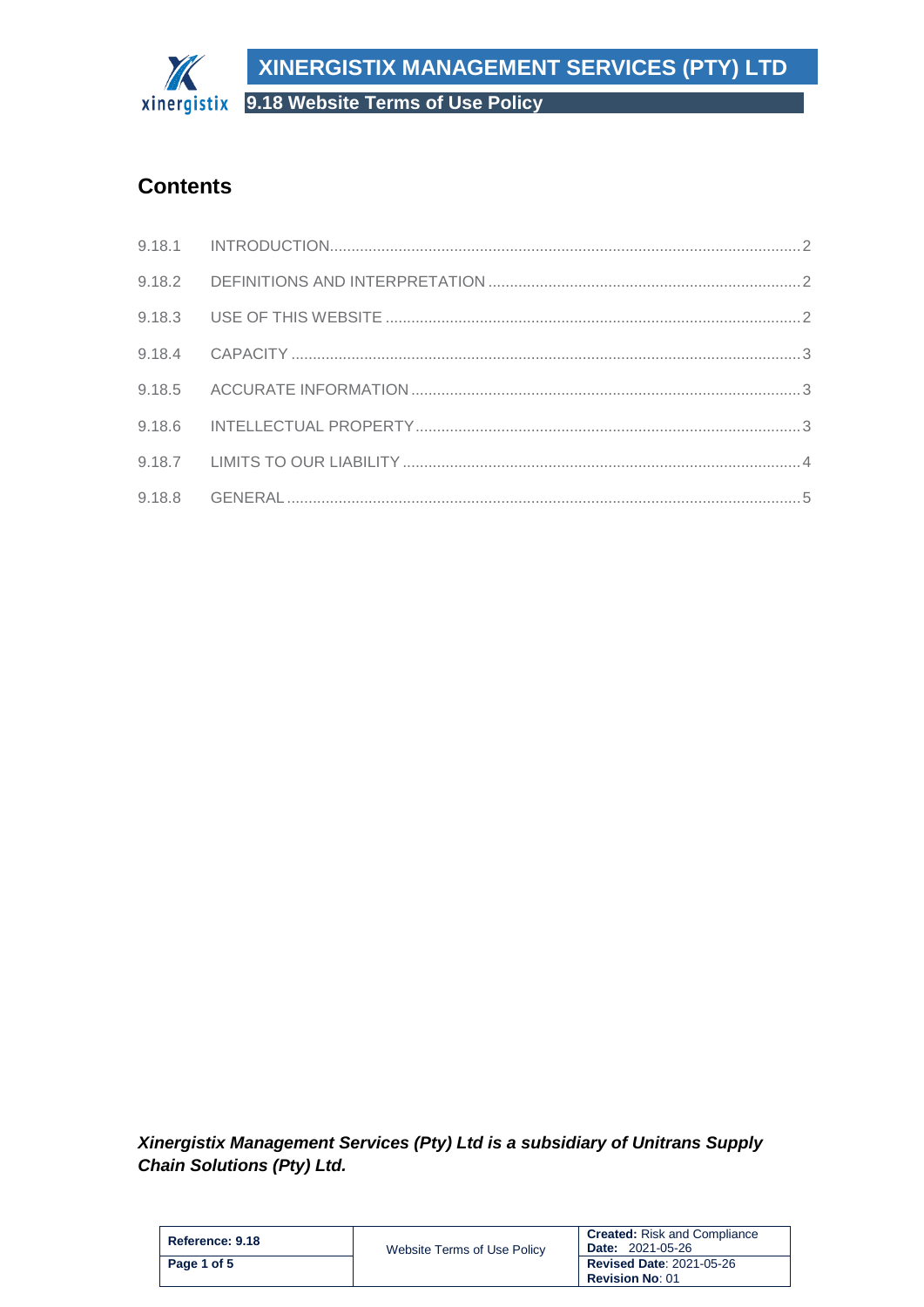

# <span id="page-1-0"></span>**9.18.1 INTRODUCTION**

These are the general terms of the relationship between:

- You the website visitor: and
- Us Xinergistix Management Services (Pty) Ltd, also known as Xinergistix – the website owner.

They cover any use of the website. You agree to be legally bound by the terms by visiting and using this website. Please do not use the website if you do not agree to the terms.

## <span id="page-1-1"></span>**9.18.2 DEFINITIONS AND INTERPRETATION**

#### **Definitions**

In the agreement:

Terms mean the terms, consisting of:

- these terms of use; and
- any other relevant specific terms, policies, disclaimers, rules, and notices agreed to between the parties, (including any that may be applicable to a specific section or module of the website).

We, us, or our means our organisation, the owner of the website and includes our officers, agents, employees, owners, co-branders, and associates where the terms limit or exclude our liability.

You or your means any visitor to this website, including any other person, website, business, or agent (including any virtual or robotic agent) associated with the visitor.

#### **Interpretation**

If the meaning of any general term's conflicts with any other relevant specific terms, the specific terms will apply. Specific terms, such as our terms of service, privacy policy, or security policy apply to specific sections of the website.

## <span id="page-1-2"></span>**9.18.3 USE OF THIS WEBSITE**

#### **License**

We grant you a limited licence to use this website on these terms. We may cancel your licence at any time for any reason. Your license is automatically cancelled if you do not get our written permission before using this website in a way these terms do not allow.

| Reference: 9.18 | Website Terms of Use Policy | <b>Created:</b> Risk and Compliance<br><b>Date: 2021-05-26</b> |
|-----------------|-----------------------------|----------------------------------------------------------------|
| Page 2 of 5     |                             | <b>Revised Date: 2021-05-26</b><br><b>Revision No: 01</b>      |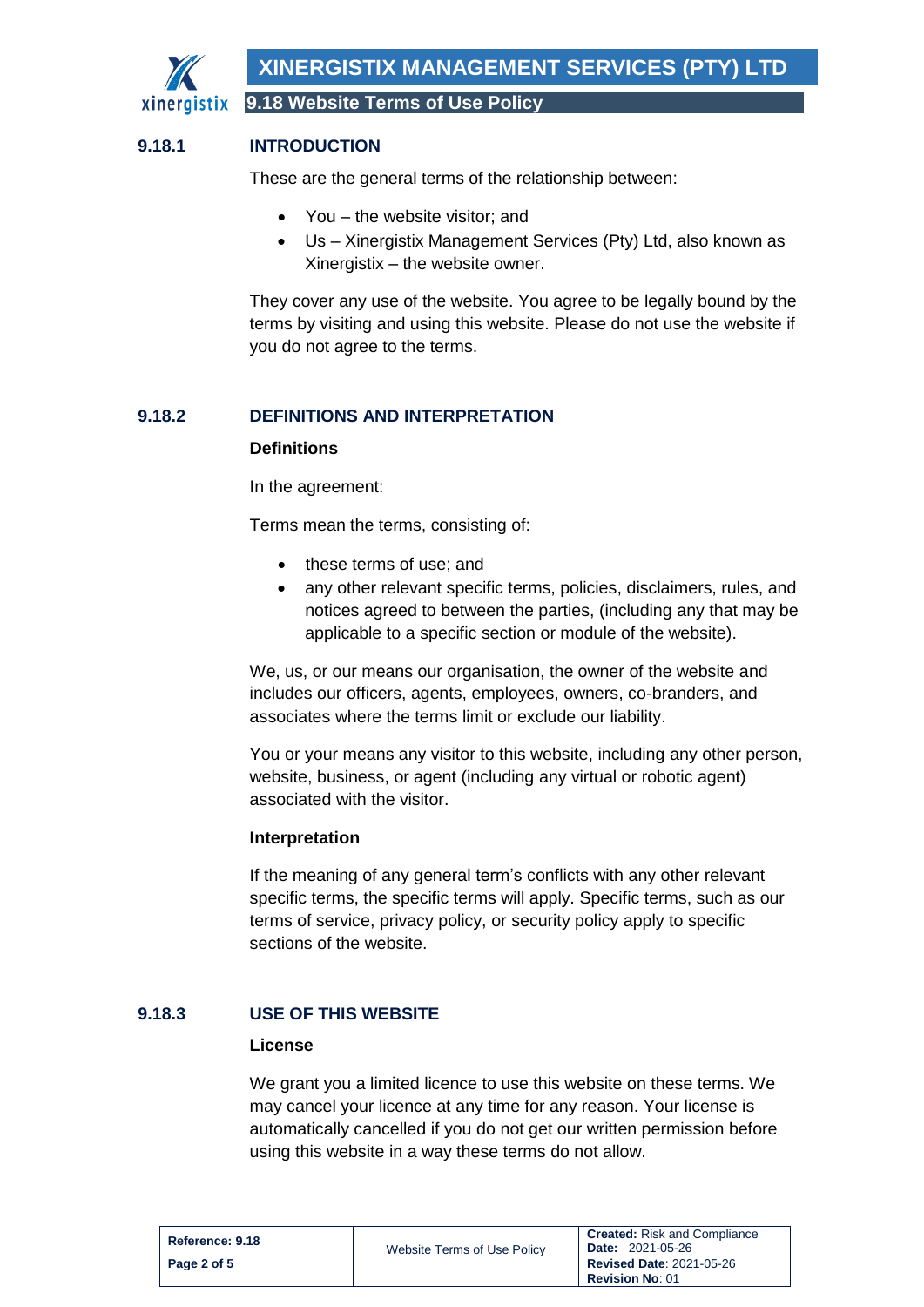xinergistix

**9.18 Website Terms of Use Policy**

### **Breach**

If you breach any of the terms or infringe any other person's rights (including copyright), we may cancel your license, block you from using the website, claim specific performance or damages against you, and take any other steps the law allows, without affecting our rights.

# **Framing and linking**

You may not frame this website or any of its pages. You may only link to the home page of this website. You may not deep link (link to any other page) or link in any way that could suggest that we endorse or support you, or that you have any rights in our website or intellectual property, unless we have given you written permission to do so.

### **Virtual agents**

You may not use any technology (including spiders, crawlers, bots and similar virtual agents) to search or gain any information from this website, unless we have given you permission to do so.

# <span id="page-2-0"></span>**9.18.4 CAPACITY**

You promise that you are entitled to visit this website and agree to the terms because you:

- Are at least 18 (or regarded as legally adult), and have the legal right and capacity to do so; or
- Are not 18 yet but have permission from your parent (or legal guardian) to do so.

# <span id="page-2-1"></span>**9.18.5 ACCURATE INFORMATION**

You promise that you will only give accurate information to us and this website.

# <span id="page-2-2"></span>**9.18.6 INTELLECTUAL PROPERTY**

#### **Ownership**

Except as provided to the contrary in the agreement, all rights, title, interest, and ownership (including all rights under all copyright, patent, and other intellectual property laws) in, to, or of this website are our sole property or will vest in us or a third-party licensor. All moral rights are reserved.

| Reference: 9.18 | Website Terms of Use Policy | <b>Created:</b> Risk and Compliance<br><b>Date: 2021-05-26</b> |
|-----------------|-----------------------------|----------------------------------------------------------------|
| Page 3 of 5     |                             | <b>Revised Date: 2021-05-26</b><br><b>Revision No: 01</b>      |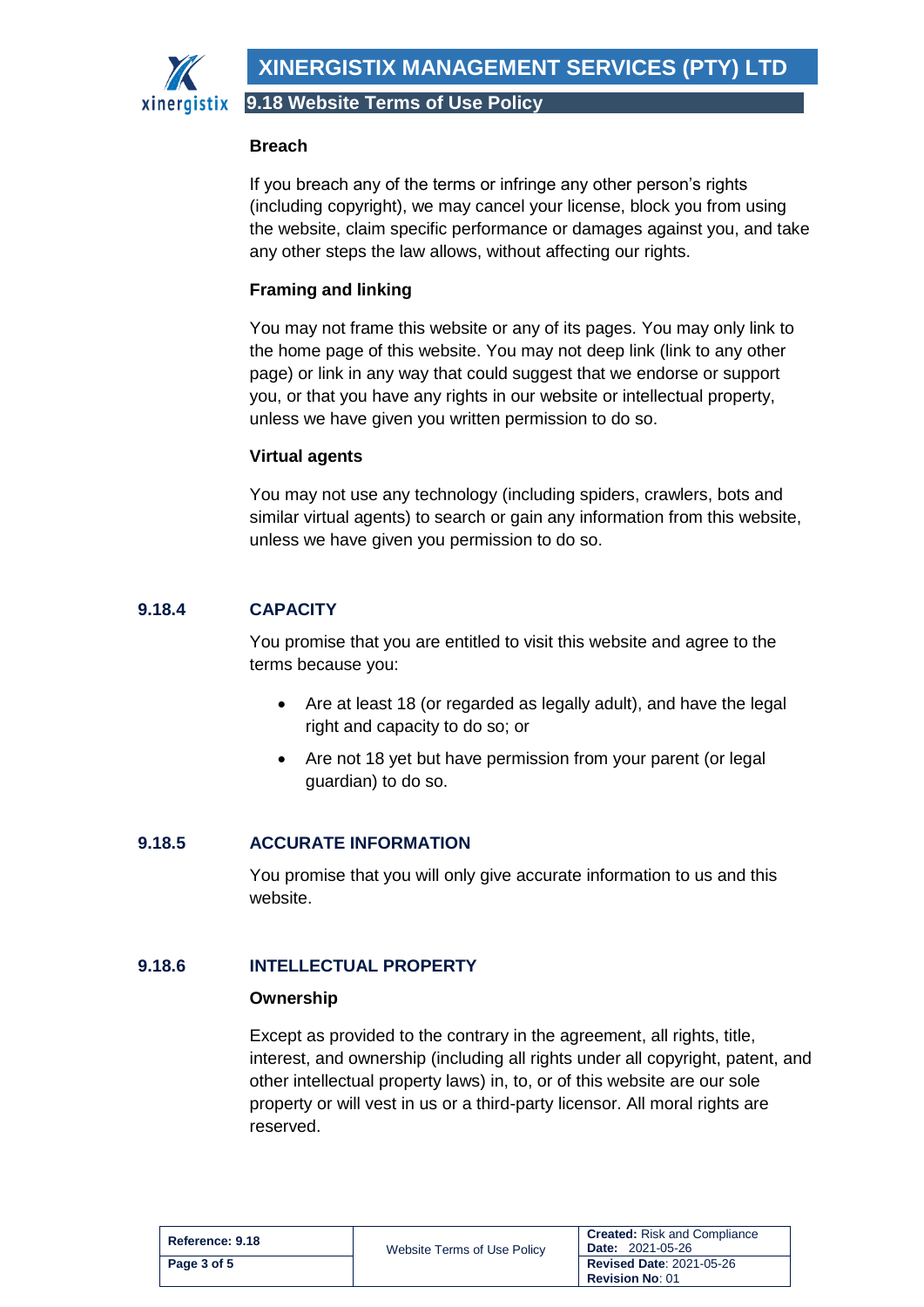## **Trademarks**

Our logo and sub-logos, marks, and trade names are our trademarks and no person may use them without our permission. Any other trademark or trade name that may appear on our marketing material is the property of its respective owner.

# **Restrictions**

Except as expressly permitted under the agreement, the website may not be:

- Modified or used to make derivative works;
- Rented, leased, loaned, sold or assigned;
- Reverse engineered or copied; or
- Reproduced or distributed.

# <span id="page-3-0"></span>**9.18.7 LIMITS TO OUR LIABILITY**

# **Own risk**

We provide the website "as is". We do not give any express or implied warranty or make any other promise about this website. For example, we do not warrant that it is good quality, fit for any particular purpose, accurate, complete, up-to-date, legally effective or secure. We also do not warrant that it is free of latent defects, errors, malicious software or infringing content, or that you will have quiet or uninterrupted use of it.

## **Indemnity**

You indemnify (or promise to protect) us against any claim, demand, loss, damage, cost, or liability (including reasonable attorneys' fees) related to your use of this website.

## **Faults**

We will do our best to fix any fault in this website as soon as reasonably practical after we find out about it. This is the limit of our responsibility and liability for any fault in the website.

## **Direct damages limited**

If the previous clause does not apply for any reason, our maximum liability to you for all claims for direct damages is R100. This limit applies whether a claim is based on contract, delict (tort) or any other legal cause of action.

| Reference: 9.18 | Website Terms of Use Policy | <b>Created:</b> Risk and Compliance<br><b>Date: 2021-05-26</b> |
|-----------------|-----------------------------|----------------------------------------------------------------|
| Page 4 of 5     |                             | <b>Revised Date: 2021-05-26</b><br><b>Revision No: 01</b>      |